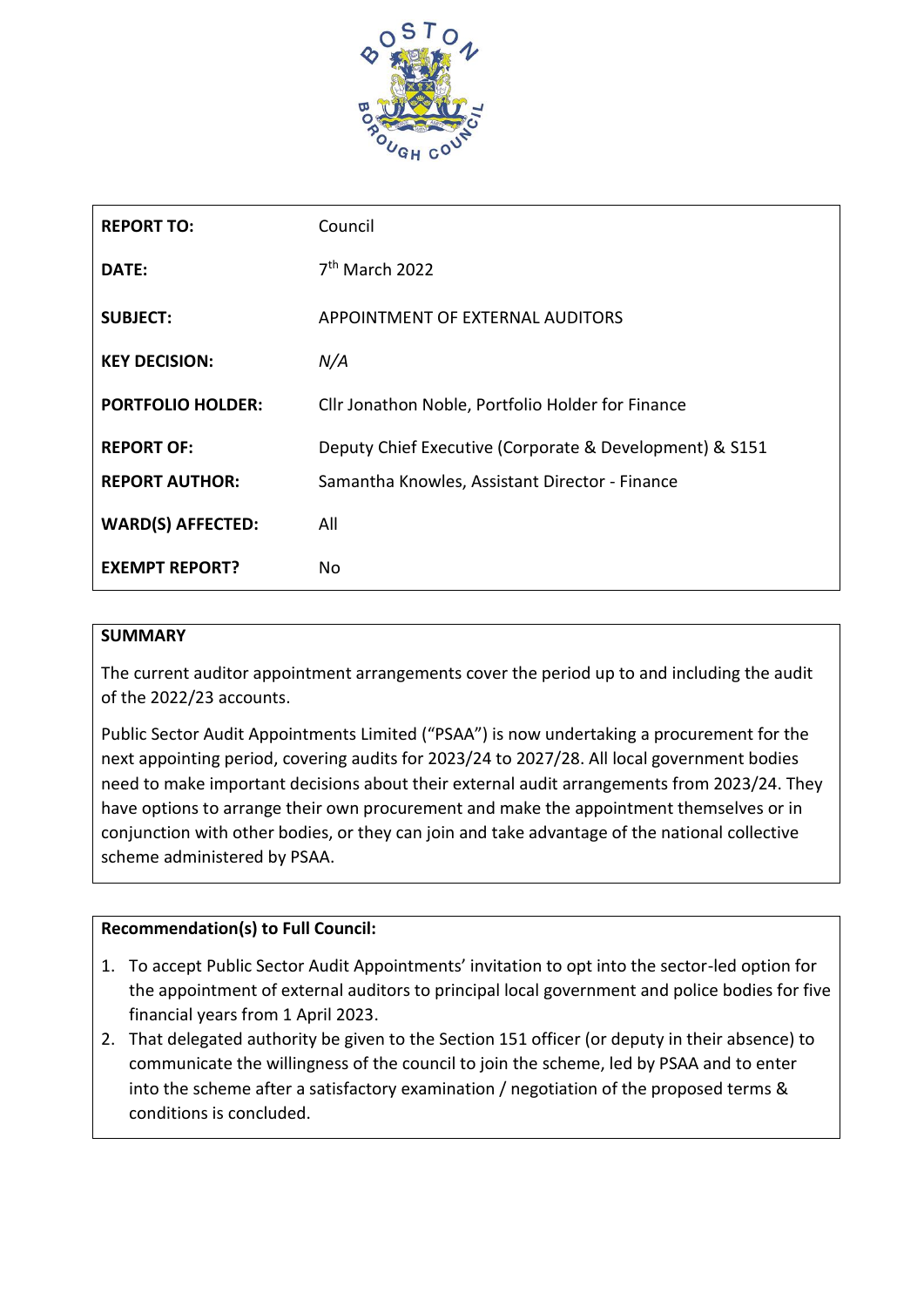# **REASONS FOR RECOMMENDATIONS**

The national offer provides the appointment of an independent auditor with limited administrative cost to the council. By joining the scheme, the council would be acting with other councils to optimise the opportunity to influence the market that a national procurement provides.

# **OTHER OPTIONS CONSIDERED**

The Council elects not to join the national procurement exercise and opts to appoint its own external auditor under the Act. (Not Recommended).

# **1. BACKGROUND**

#### **Procurement of External Audit for the period 2023/24 to 2027/28**

- **1.1.** The current auditor appointment arrangements cover the period up to and including the audit of the 2022/23 accounts. At its Council meeting on  $21<sup>st</sup>$  November 2016, the Council opted into the 'appointing person' national auditor appointment arrangements established by PSAA for the period covering the accounts for 2018/19 to 2022/23.
- **1.2.** Under the Local Government Audit & Accountability Act 2014 ("the Act"), the council is required to appoint an auditor to audit its accounts for each financial year. The council has three options;
	- To appoint its own auditor, which requires it to follow the procedure set out in the Act.
	- To act jointly with other authorities to procure an auditor following the procedures in the Act.
	- To opt in to the national auditor appointment scheme administered by a body designated by the Secretary of State as the 'appointing person'. The body currently designated for this role is PSAA.
- **1.3.** In order to opt in to the national scheme, a council must make a decision at a meeting of the Full Council.
- **1.4.** PSAA is now undertaking a procurement for the next appointing period, covering audits for 2023/24 to 2027/28. All local government bodies need to make important decisions about their external audit arrangements from 2023/24. They have options to arrange their own procurement and make the appointment themselves or in conjunction with other bodies, or they can join and take advantage of the national collective scheme administered by PSAA.
- **1.5.** This report concludes that the sector-wide procurement conducted by PSAA will produce better outcomes and will be less burdensome for the Council than a procurement undertaken locally because:
	- collective procurement reduces costs for the sector and for individual authorities compared to a multiplicity of smaller local procurements;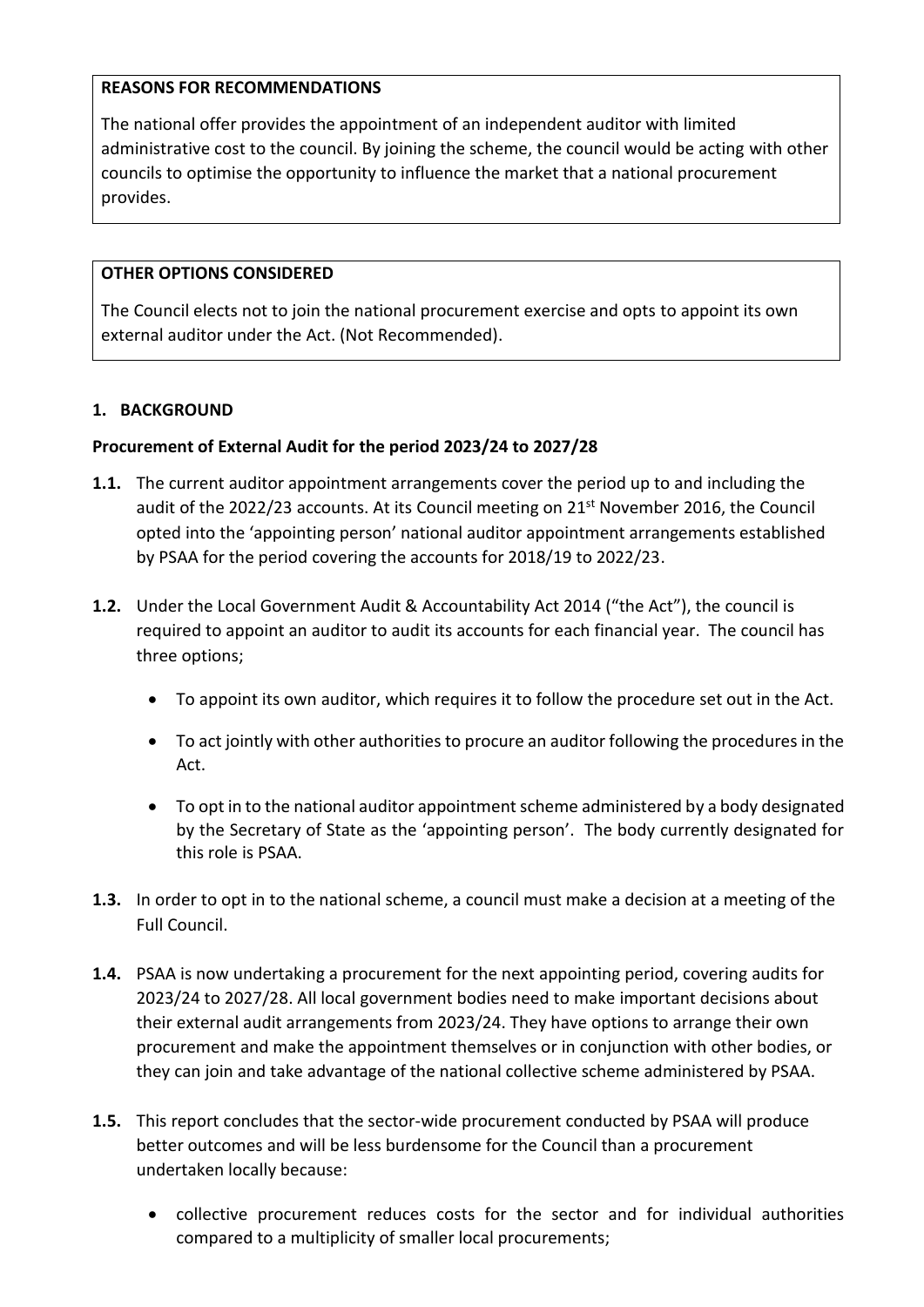- if it does not use the national appointment arrangements, the Council will need to establish its own auditor panel with an independent chair and independent members to oversee a local auditor procurement and ongoing management of an audit contract;
- it is the best opportunity to secure the appointment of a qualified, registered auditor there are only nine accredited local audit firms, and a local procurement would be drawing from the same limited supply of auditor resources as PSAA's national procurement; and
- supporting the sector-led body offers the best way of to ensuring there is a continuing and sustainable public audit market into the medium and long term.

# **2. The Appointed Auditor**

The auditor appointed at the end of the procurement process will undertake the statutory audit of accounts and Best Value assessment of the council in each financial year, in accordance with all relevant codes of practice and guidance. The appointed auditor is also responsible for investigating questions raised by electors and has powers and responsibilities in relation to Public Interest Reports and statutory recommendations.

**The auditor must act independently of the council and the main purpose of the procurement** legislation is to ensure that the appointed auditor is sufficiently qualified and independent.

The auditor must be registered to undertake local audits by the Financial Reporting Council (FRC) and must employ authorised Key Audit Partners to oversee the work. As the report below sets out there is currently a shortage of registered firms and Key Audit Partners.

Auditors are regulated by the FRC, which will be replaced by a new body with wider powers, the Audit, Reporting and Governance Authority (ARGA) during the course of the next audit contract.

Councils therefore have very limited influence over the nature of the audit services they are procuring, the nature and quality of which are determined or overseen by third parties.

# **3. Appointment by the council itself or jointly**

The Council may elect to appoint its own external auditor under the Act, which would require the council to;

- Establish an independent auditor panel to make a stand-alone appointment. The auditor panel would need to be set up by the Council itself, and the members of the panel must be wholly or a majority of independent members as defined by the Act. Independent members for this purpose are independent appointees, excluding current and former elected members (or officers) and their close families and friends. This means that elected members will not have a majority input to assessing bids and choosing to which audit firm to award a contract for the Council's external audit.
	- Manage the contract for its duration, overseen by the Auditor Panel.

Alternatively, the Act enables the Council to join with other authorities to establish a joint auditor panel. Again, this will need to be constituted of wholly or a majority of independent appointees. Further legal advice would be required on the exact constitution of such a panel having regard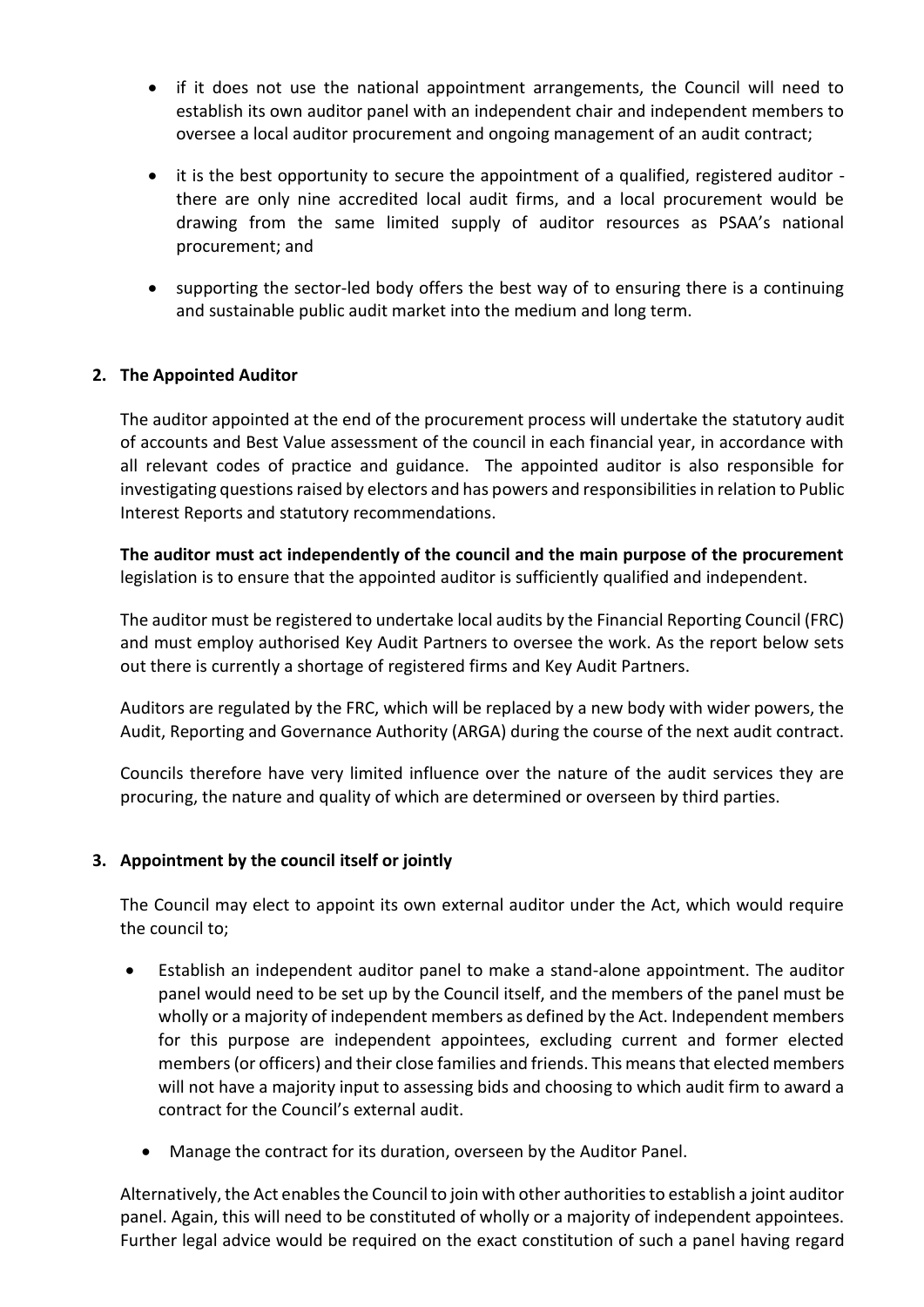to the obligations of each Council under the Act and the Council would need to liaise with other local authorities to assess the appetite for such an arrangement.

# **4. The national auditor appointment scheme**

PSAA is specified as the 'appointing person' for principal local government under the provisions of the Act and the Local Audit (Appointing Person) Regulations 2015. PSAA let five-year audit services contracts in 2017 for the first appointing period, covering audits of the accounts from 2018/19 to 2022/23. It is now undertaking the work needed to invite eligible bodies to opt in for the next appointing period, from the 2023/24 audit onwards, and to complete a procurement for audit services. PSAA is a not-for-profit organisation whose costs are around 4% of the scheme with any surplus distributed back to scheme members.

In summary the national opt-in scheme provides the following:

- the appointment of a suitably qualified audit firm to conduct audits for each of the five financial years commencing 1 April 2023;
- appointing the same auditor to other opted-in bodies that are involved in formal collaboration or joint working initiatives to the extent this is possible with other constraints;
- managing the procurement process to ensure both quality and price criteria are satisfied. PSAA has sought views from the sector to help inform its detailed procurement strategy;
- ensuring suitable independence of the auditors from the bodies they audit and managing any potential conflicts as they arise during the appointment period;
- minimising the scheme management costs and returning any surpluses to scheme members;
- consulting with authorities on auditor appointments, giving the Council the opportunity to influence which auditor is appointed;
- consulting with authorities on the scale of audit fees and ensuring these reflect scale, complexity, and audit risk; and
- ongoing contract and performance management of the contracts once these have been let.

# **5. Pressures in the current local audit market and delays in issuing opinions**

Much has changed in the local audit market since audit contracts were last awarded in 2017. At that time the audit market was relatively stable, there had been few changes in audit requirements, and local audit fees had been reducing over a long period. 98% of those bodies eligible opted into the national scheme and attracted very competitive bids from audit firms. The resulting audit contracts took effect from 1 April 2018.

During 2018 a series of financial crises and failures in the private sector led to questioning about the role of auditors and the focus and value of their work. Four independent reviews were commissioned by Government: Sir John Kingman's review of the Financial Reporting Council (FRC), the audit regulator; the Competition and Markets Authority review of the audit market; Sir Donald Brydon's review of the quality and effectiveness of audit; and Sir Tony Redmond's review of local authority financial reporting and external audit. The recommendations are now under consideration by Government, with the clear implication that significant reforms will follow. A new audit regulator (ARGA) is to be established, and arrangements for system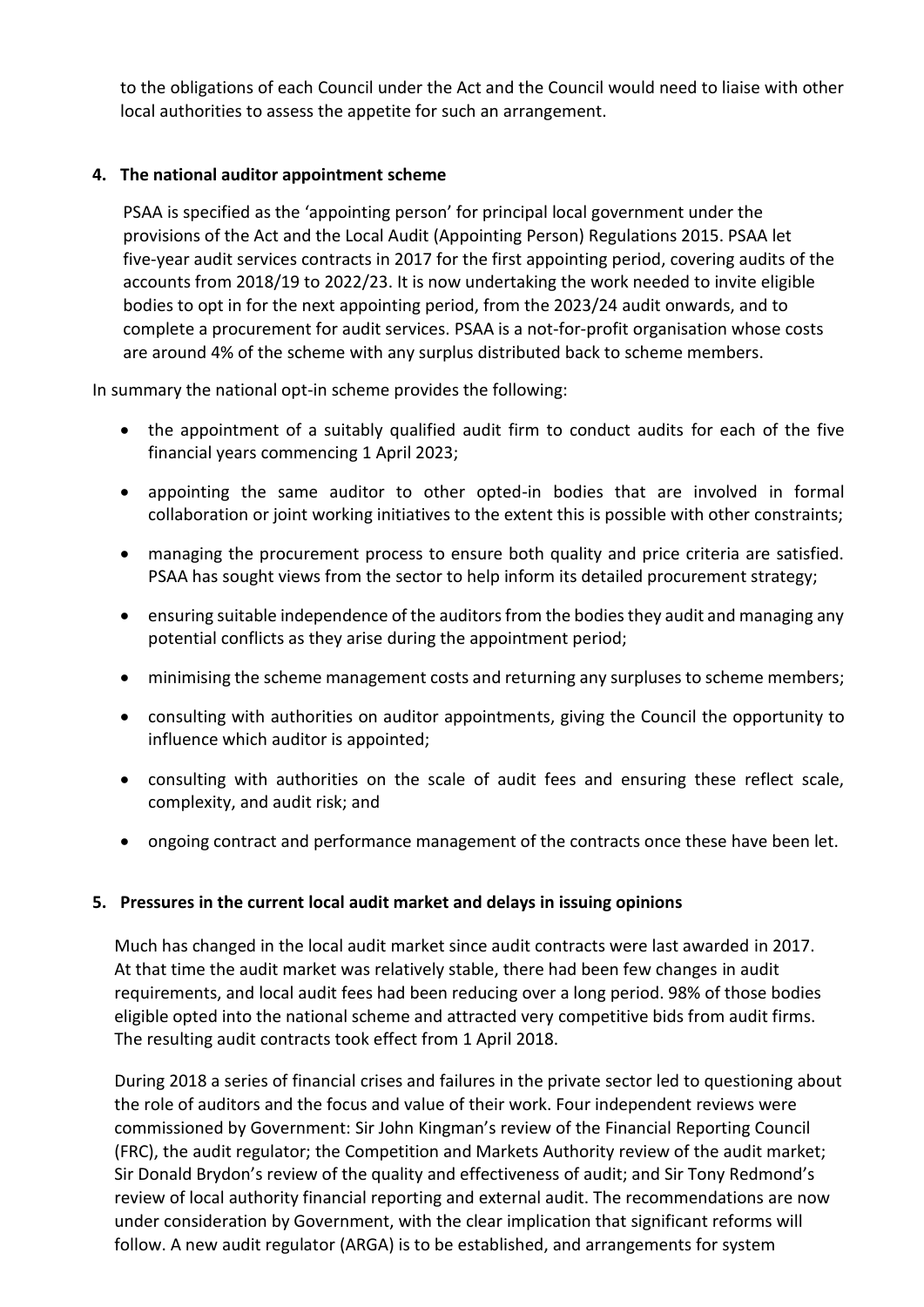leadership in local audit are to be introduced. Further change will follow as other recommendations are implemented.

The Kingman review has led to an urgent drive for the FRC to deliver rapid, measurable improvements in audit quality. This has created a major pressure for audit firms to ensure full compliance with regulatory requirements and expectations in every audit they undertake. By the time firms were conducting 2018/19 local audits during 2019, the measures they were putting in place to respond to a more focused regulator were clearly visible. To deliver the necessary improvements in audit quality, firms were requiring their audit teams to undertake additional work to gain deeper levels of assurance. However, additional work requires more time, posing a threat to the firms' ability to complete all their audits by the target date for publication of audited accounts. Delayed opinions are not the only consequence of the FRC's drive to improve audit quality. Additional audit work must also be paid for. As a result, many more fee variation claims have been needed than in prior years.

This situation has been accentuated by growing auditor recruitment and retention challenges, the complexity of local government financial statements and increasing levels of technical challenges as bodies explore innovative ways of developing new or enhanced income streams to help fund services for local people. These challenges have increased in subsequent audit years, with Covid-19 creating further significant pressure for finance and audit teams.

None of these problems is unique to local government audit. Similar challenges have played out in other sectors, where increased fees and disappointing responses to tender invitations have been experienced during the past two years.

# **6. The invitation**

PSAA is now inviting the Council to opt in for the second appointing period, for 2023/24 to 2027/28, along with all other eligible authorities. Based on the level of opt-ins it will enter into contracts with appropriately qualified audit firms and appoint a suitable firm to be the Council's auditor. Details relating to PSAA's invitation are provided in Appendix A to this report

#### **7. The next audit procurement**

The prices submitted by bidders through the procurement will be the key determinant of the value of audit fees paid by opted-in bodies. PSAA will:

- seek to encourage realistic fee levels and to benefit from the economies of scale associated with procuring on behalf of a significant number of bodies;
- continue to pool scheme costs and charge fees to opted-in bodies in accordance with the published fee scale as amended following consultations with scheme members and other interested parties (pooling means that everyone within the scheme will benefit from the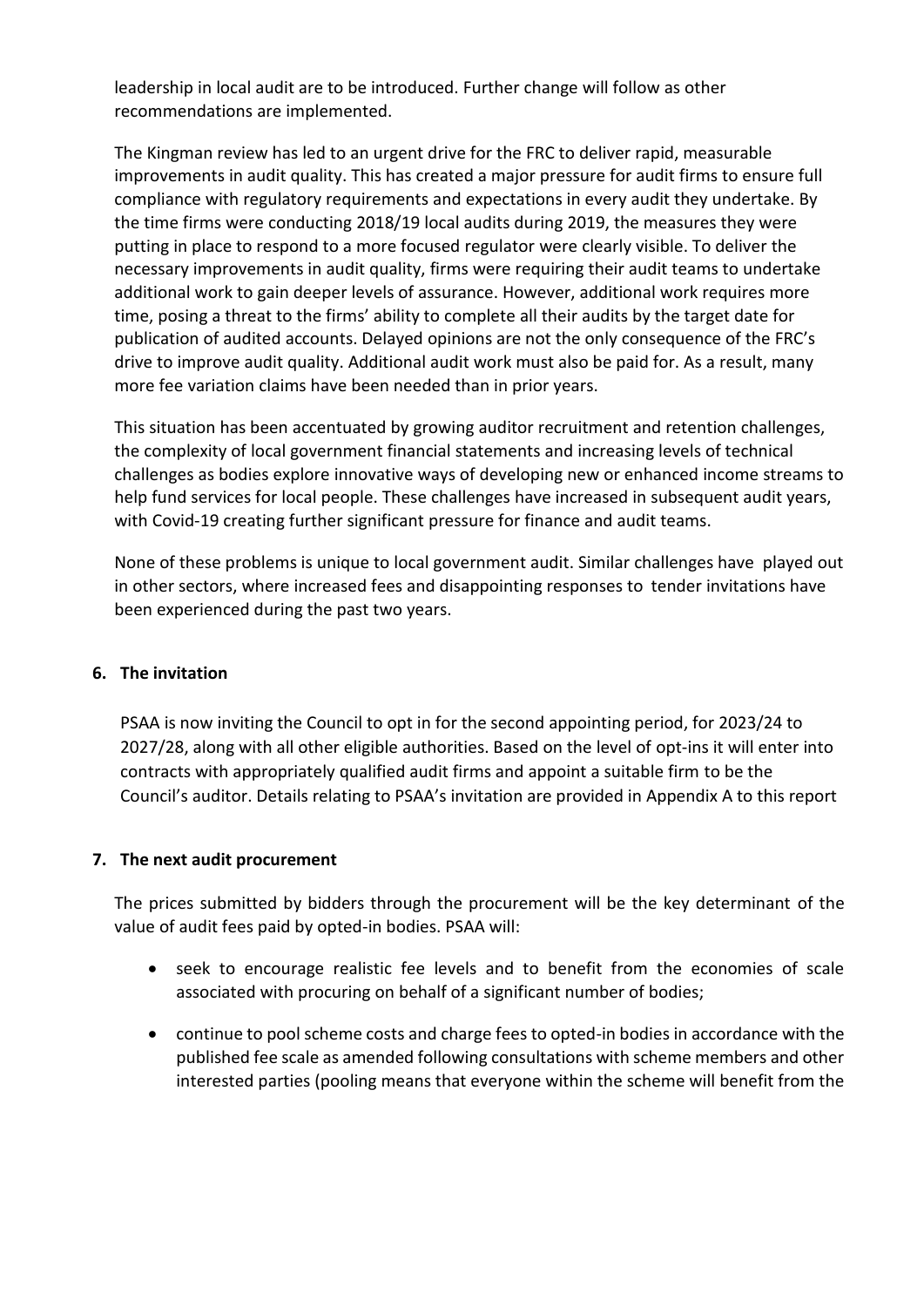prices secured via a competitive procurement process – a key tenet of the national collective scheme);

• continue to minimise its own costs, around 4% of scheme costs, and as a not-for-profit company will return any surplus funds to scheme members. In 2019 it returned a total £3.5million to relevant bodies and in 2021 a further £5.6million was returned.

PSAA will seek to encourage market sustainability in its procurement. Firms will be able to bid for a variety of differently sized contracts so that they can match their available resources and risk appetite to the contract for which they bid. They will be required to meet appropriate quality standards and to reflect realistic market prices in their tenders, informed by the scale fees and the supporting information provided about each audit. Where regulatory changes are in train which affect the amount of audit work suppliers must undertake, firms will be informed as to which developments should be priced into their bids.

The scope of a local audit is fixed. It is determined by the Code of Audit Practice (currently published by the National Audit Office)1, the format of the financial statements (specified by CIPFA/LASAAC) and the application of auditing standards regulated by the FRC. These factors apply to all local audits irrespective of whether an eligible body decides to opt into PSAA's national scheme or chooses to make its own separate arrangements. The requirements are mandatory; they shape the work auditors undertake and have a bearing on the actual fees required.

There are currently nine audit providers eligible to audit local authorities and other relevant bodies under local audit legislation. This means that a local procurement exercise would seek tenders from the same firms as the national procurement exercise, subject to the need to manage any local independence issues. Local firms cannot be invited to bid. Local procurements must deliver the same audit scope and requirements as a national procurement, reflecting the auditor's statutory responsibilities.

# **8. Assessment of options and officer recommendation**

If the Council did not opt in there would be a need to establish an independent auditor panel to make a stand-alone appointment. The auditor panel would need to be set up by the Council itself, and the members of the panel must be wholly or a majority of independent members as defined by the Act. Independent members for this purpose are independent appointees, excluding current and former elected members (or officers) and their close families and friends. This means that elected members will not have a majority input to assessing bids and choosing to which audit firm to award a contract for the Council/Authority's external audit.

Alternatively, the Act enables the Council to join with other authorities to establish a joint auditor panel. Again, this will need to be constituted of wholly or a majority of independent appointees. Further legal advice would be required on the exact constitution of such a panel having regard to the obligations of each Council/Authority under the Act and the Council would need to liaise with other local authorities to assess the appetite for such an arrangement.

These would be more resource-intensive processes to implement for the council, and without the bulk buying power of the sector-led procurement would be likely to result in a more costly service. It would also be more difficult to manage quality and independence requirements

l <sup>1</sup> MHCLG's Spring statement proposes that overarching responsibility for Code will in due course transfer to the system leader, namely ARGA, the new regulator being established to replace the FRC.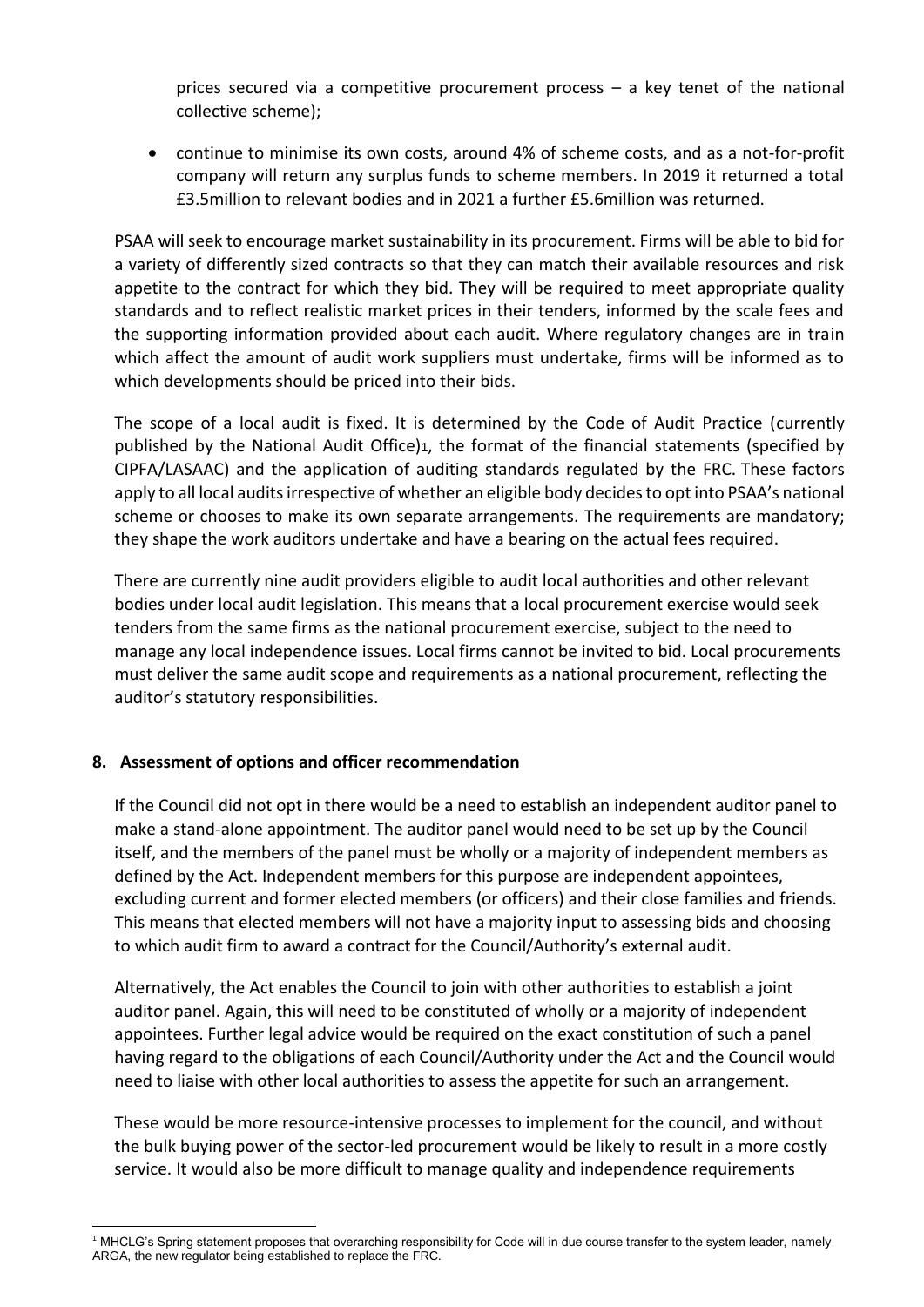through a local appointment process. The council is unable to influence the scope of the audit and the regulatory regime inhibits the council's ability to affect quality.

The Council and its auditor panel would need to maintain ongoing oversight of the contract. Local contract management cannot, however, influence the scope or delivery of an audit.

The national offer provides the appointment of an independent auditor with limited administrative cost to the council. By joining the scheme, the council would be acting with other councils to optimise the opportunity to influence the market that a national procurement provides.

The recommended approach is therefore to opt in to the national auditor appointment scheme.

# **CORPORATE PRIORITIES**

None

#### **STAFFING**

None

# **CONSTITUTIONAL AND LEGAL IMPLICATIONS**

Section 7 of the Local Audit and Accountability Act 2014 requires a relevant Council to appoint a local auditor to audit its accounts for a financial year not later than 31 December in the preceding year.

Section 8 governs the procedure for appointment including that the Council must consult and take account of the advice of its auditor panel on the selection and appointment of a local auditor. Section 8 provides that where a relevant Council is a local Council operating executive arrangements, the function of appointing a local auditor to audit its accounts is not the responsibility of an executive of the Council under those arrangements.

Section 12 makes provision for the failure to appoint a local auditor. The Council must immediately inform the Secretary of State, who may direct the Council to appoint the auditor named in the direction or appoint a local auditor on behalf of the Council.

Section 17 gives the Secretary of State the power to make regulations in relation to an 'appointing person' specified by the Secretary of State. This power has been exercised in the Local Audit (Appointing Person) Regulations 2015 (SI 192) and this gives the Secretary of State the ability to enable a sector-led body to become the appointing person. In July 2016 the Secretary of State specified PSAA as the appointing person.

Regulation 19 of the Local Audit (Appointing Person) Regulations 2015 requires that a decision to opt in must be made by a meeting of the Council/Authority (meeting as a whole), except where the authority is a corporation sole.

The Council then needs to respond formally to PSAA's invitation in the form specified by PSAA by the close of the opt-in period (11 March 2022).

PSAA will commence the formal procurement process in early February 2022. It expects to award contracts in August 2022 and will then consult with authorities on the appointment of auditors so that it can make appointments by the statutory deadline of 31 December 2022.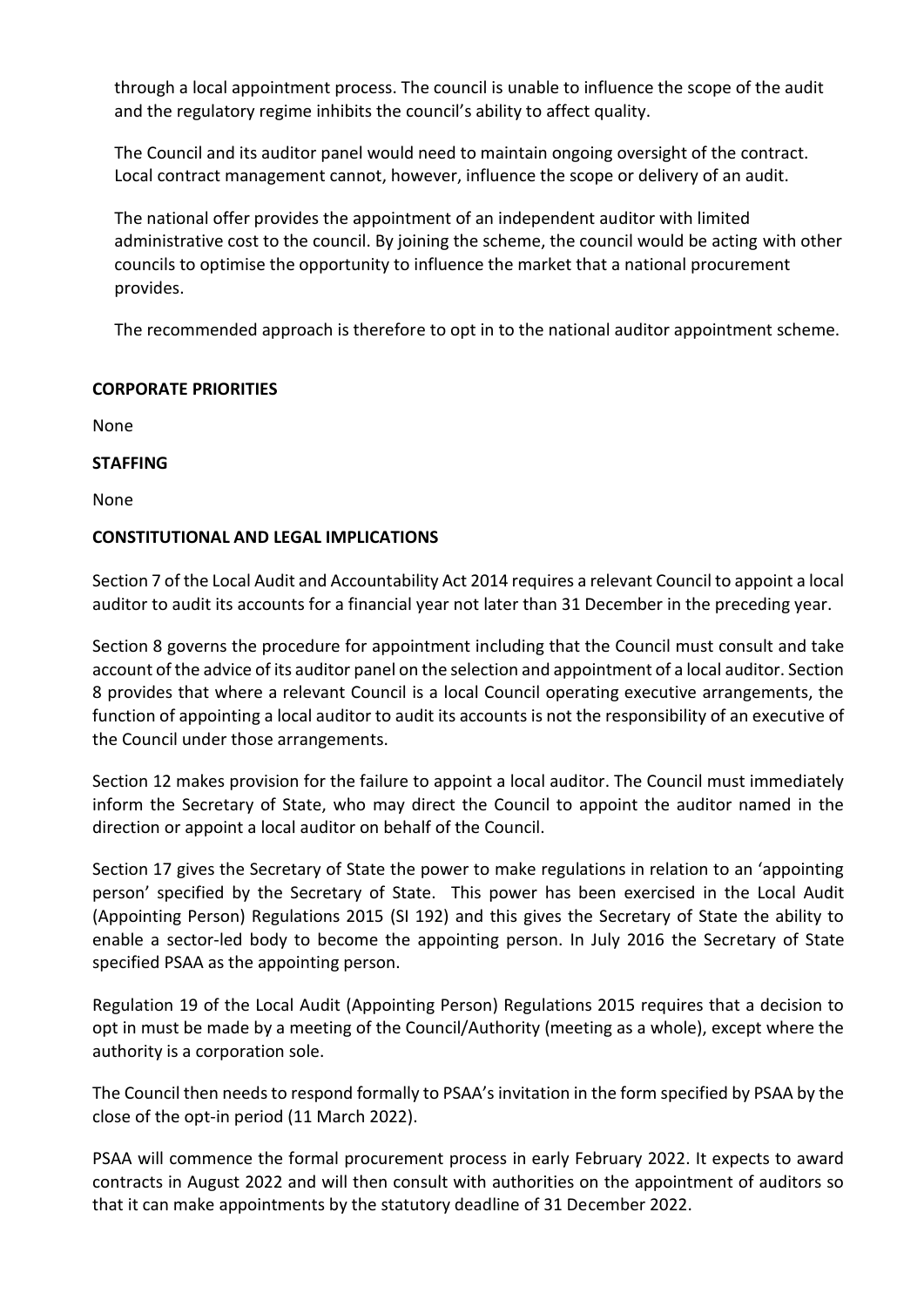#### **DATA PROTECTION**

None

#### **FINANCIAL**

There is a risk that current external audit fee levels could increase when the current contracts end. It is clear that the scope of audit has increased, requiring more audit work. There are also concerns about capacity and sustainability in the local audit market.

Opting into a national scheme provides maximum opportunity to ensure fees are as realistic as possible, while ensuring the quality of audit is maintained, by entering into a large scale collective procurement arrangement.

If the national scheme is not used some additional resource may be needed to establish an auditor panel and conduct a local procurement. Until a procurement exercise is completed it is not possible to state what, if any, additional resource may be required for audit fees from 2023/24.

#### **RISK MANAGEMENT**

The principal risks are that the Council:

- fails to appoint an auditor in accordance with the requirements and timing specified in local audit legislation; or
- does not achieve value for money in the appointment process.

These risks are considered best mitigated by opting into the sector-led approach through PSAA.

# **STAKEHOLDER / CONSULTATION / TIMESCALES**

No formal consultation has been undertaken, but the item has been discussed with the Portfolio Holder for Finance, Commercialisation & Partnerships and the Governance & Audit committee.

If the Council wishes to take advantage of the national auditor appointment arrangements, it is required under the local audit regulations to make the decision at full Council. The opt-in period starts on 22 September 2021 and closes on 11 March 2022. To opt into the national scheme from 2023/24, the Council needs to return completed opt-in documents to PSAA by 11 March 2022.

#### **CONTRACTS**

The current PSAA contract is with Mazars and will expire at the end of the 2022/23 audit.

#### **ACRONYMS**

*PSAA – Pubic Sector Auditor Appointments*

| <b>APPENDICES</b>                                                     |                                            |  |
|-----------------------------------------------------------------------|--------------------------------------------|--|
| Appendices are listed below and attached to the back of the report: - |                                            |  |
| APPENDIX A                                                            | Invitation to become an opted-in authority |  |